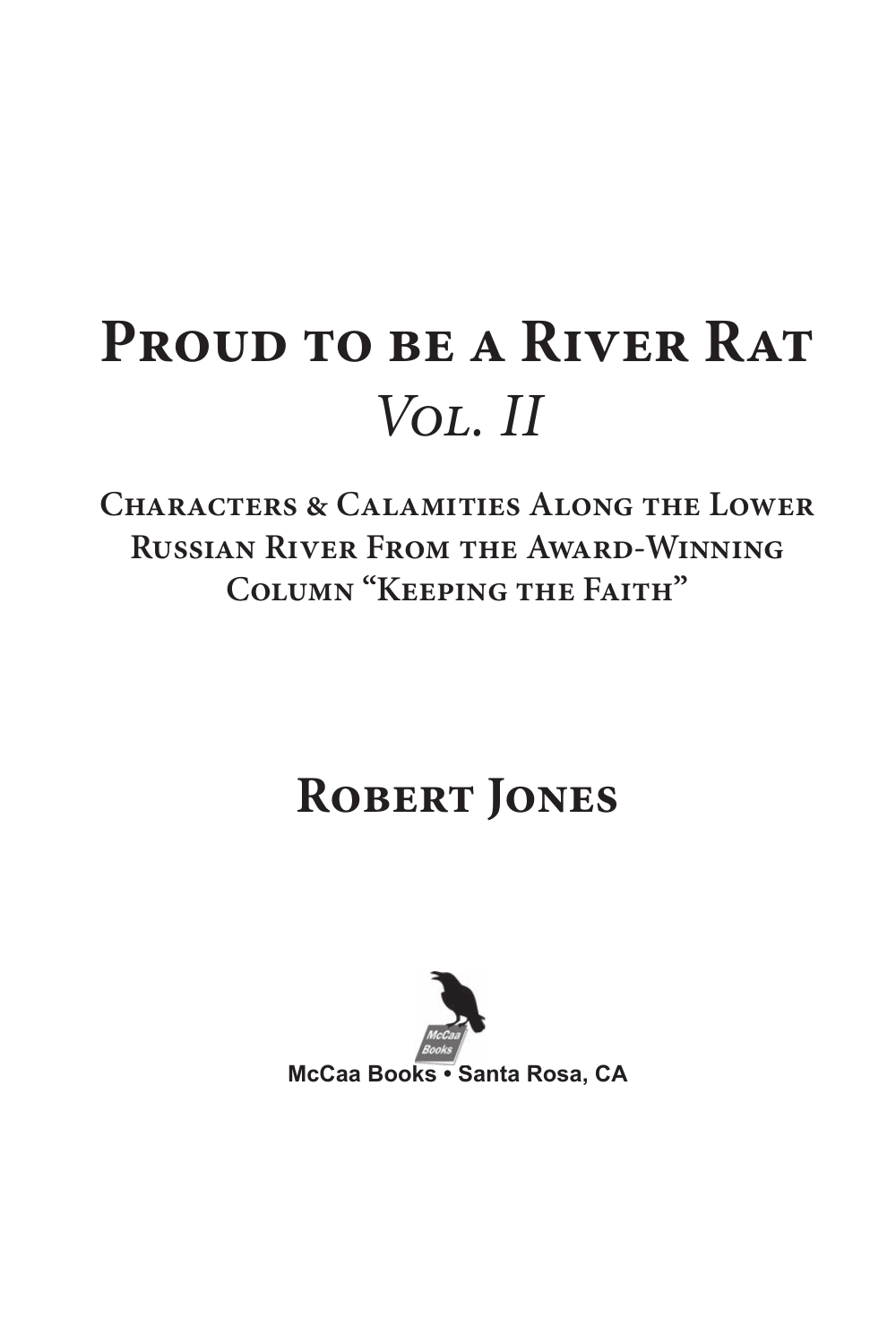

McCaa Books 684 Benicia Drive #50 Santa Rosa, CA 95409

Copyright © 2021 by Robert Jones All Rights Reserved McCaa Books

Without limiting the rights under copyright reserved above, no part of this publication may be reproduced, distributed, or transmitted in any form or by any means, or stored in a database or retrieval system, without the prior written permission of both the copyright owner and the publisher of this book except in the case of brief quotations embodied in critical articles or reviews.

ISBN 978-1-9856-3143-4

First published in 2021 by McCaa Books, an imprint of McCaa Publications.

Printed in the United States of America Set in Minion Pro

Front cover images courtesy of Robert Jones. "River Rat Habitat Map" drawn by Arline Jones, 2021. Background cover image courtesy of Creighton Bell.

www.mccaabooks.com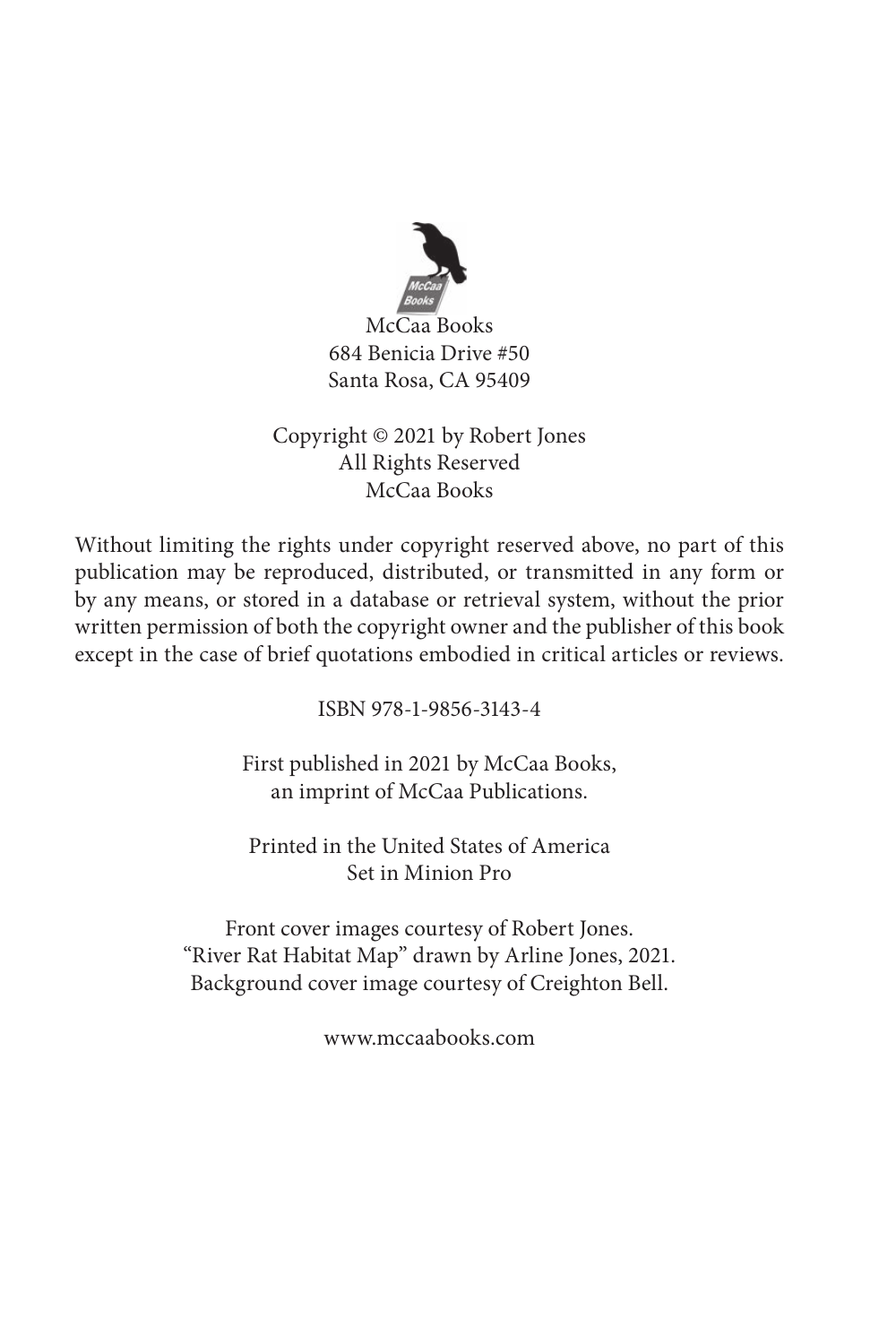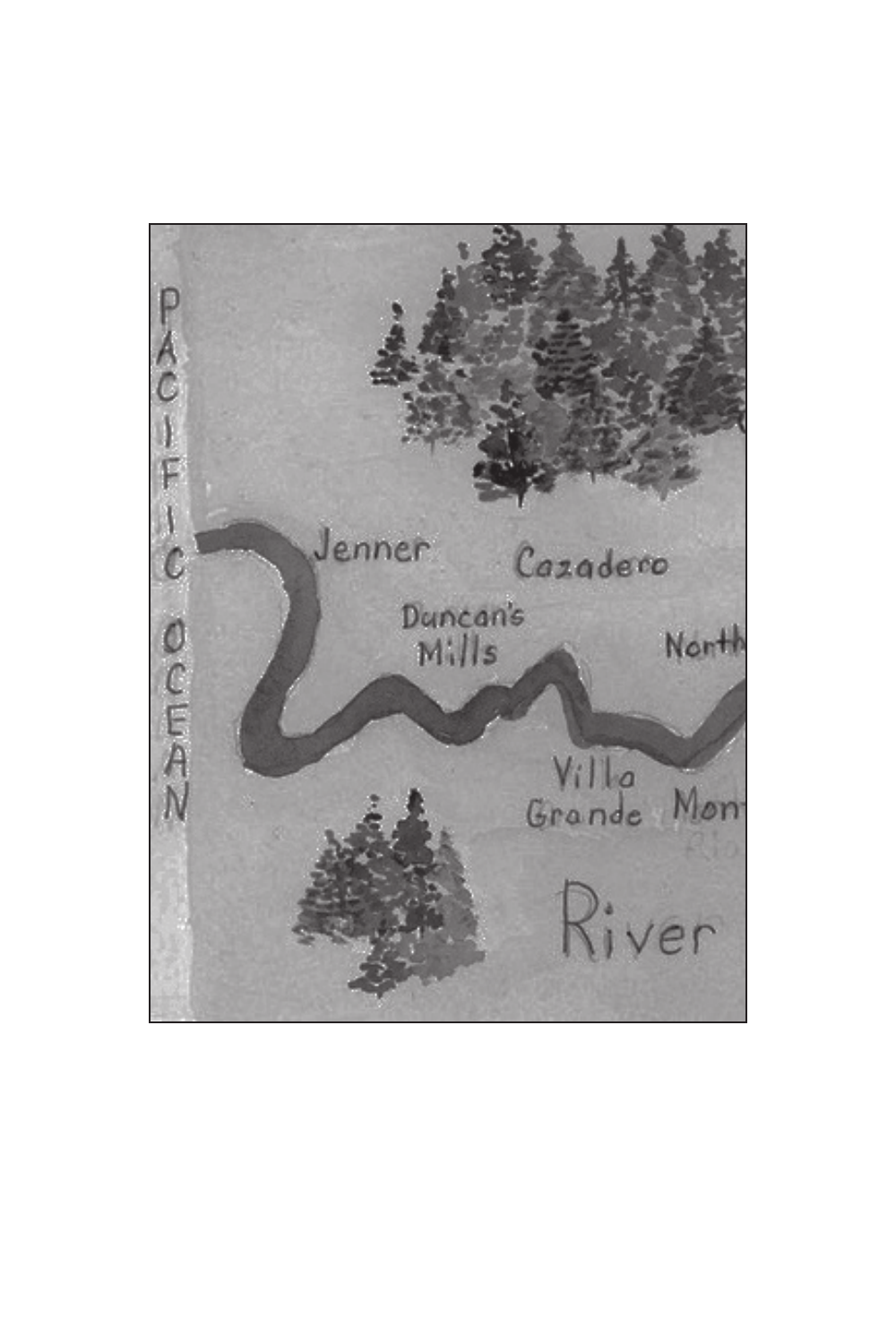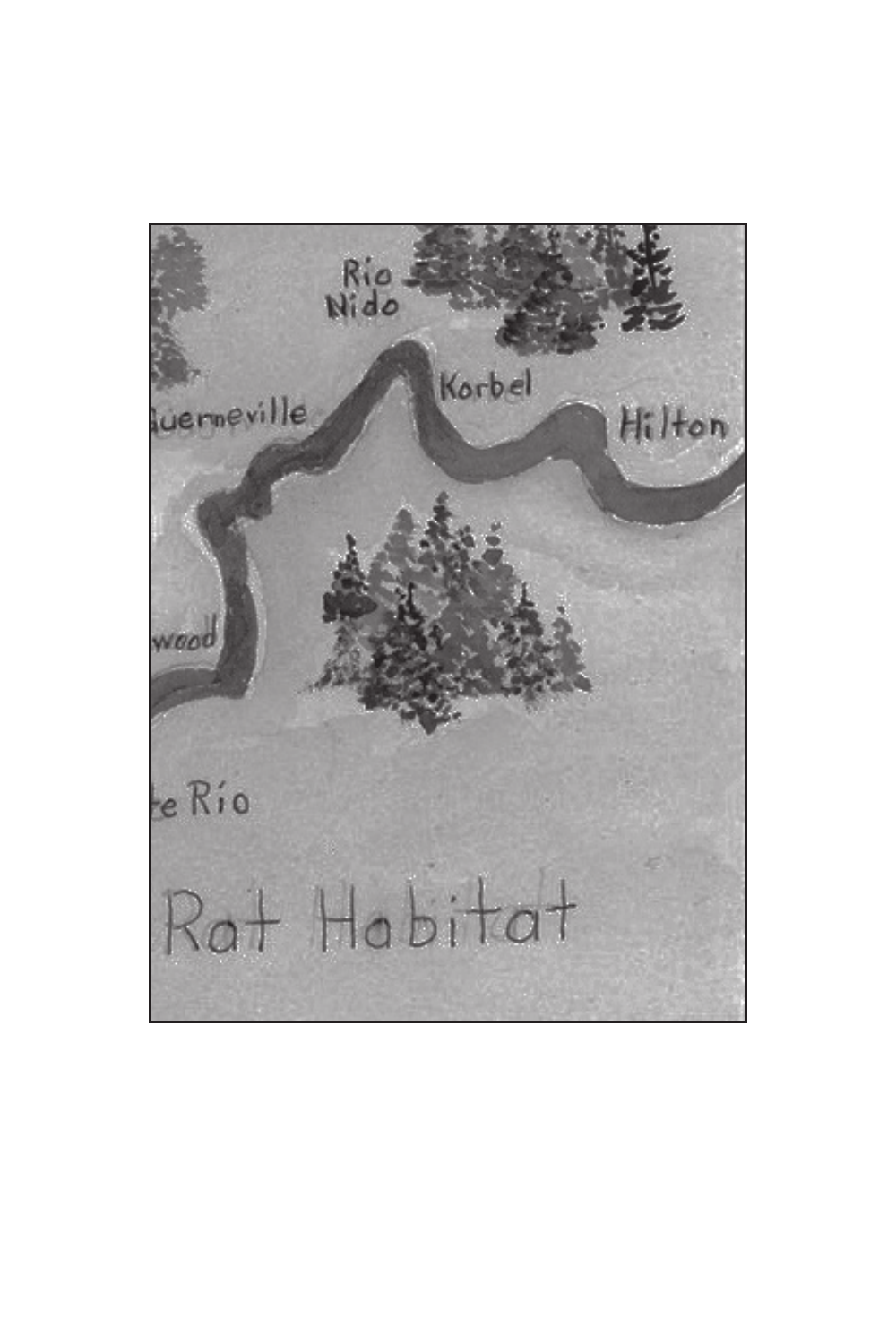## **Contents**

| Annie Yee, One of Our Best and Brightest  33               |  |
|------------------------------------------------------------|--|
| Edith Neeley and a Hundred Years of Hellos and Goodbyes 36 |  |
|                                                            |  |
|                                                            |  |
|                                                            |  |
| Those Who Felt the Paddle  46                              |  |
| Otto Krumnow: Another Character Among Us  47               |  |
| Fifteen Minutes-What Would You Take with You? 49           |  |
|                                                            |  |
| Kathleen Cunninghame Parmeter Rickard, Age 99. 53          |  |
|                                                            |  |
| Homer Williams' Moving Memorial Marker  57                 |  |
|                                                            |  |
|                                                            |  |
|                                                            |  |
| It Was Murphy's Ranch Again for the Day  65                |  |
|                                                            |  |
|                                                            |  |
|                                                            |  |
|                                                            |  |
|                                                            |  |
|                                                            |  |
|                                                            |  |
|                                                            |  |
|                                                            |  |
|                                                            |  |
|                                                            |  |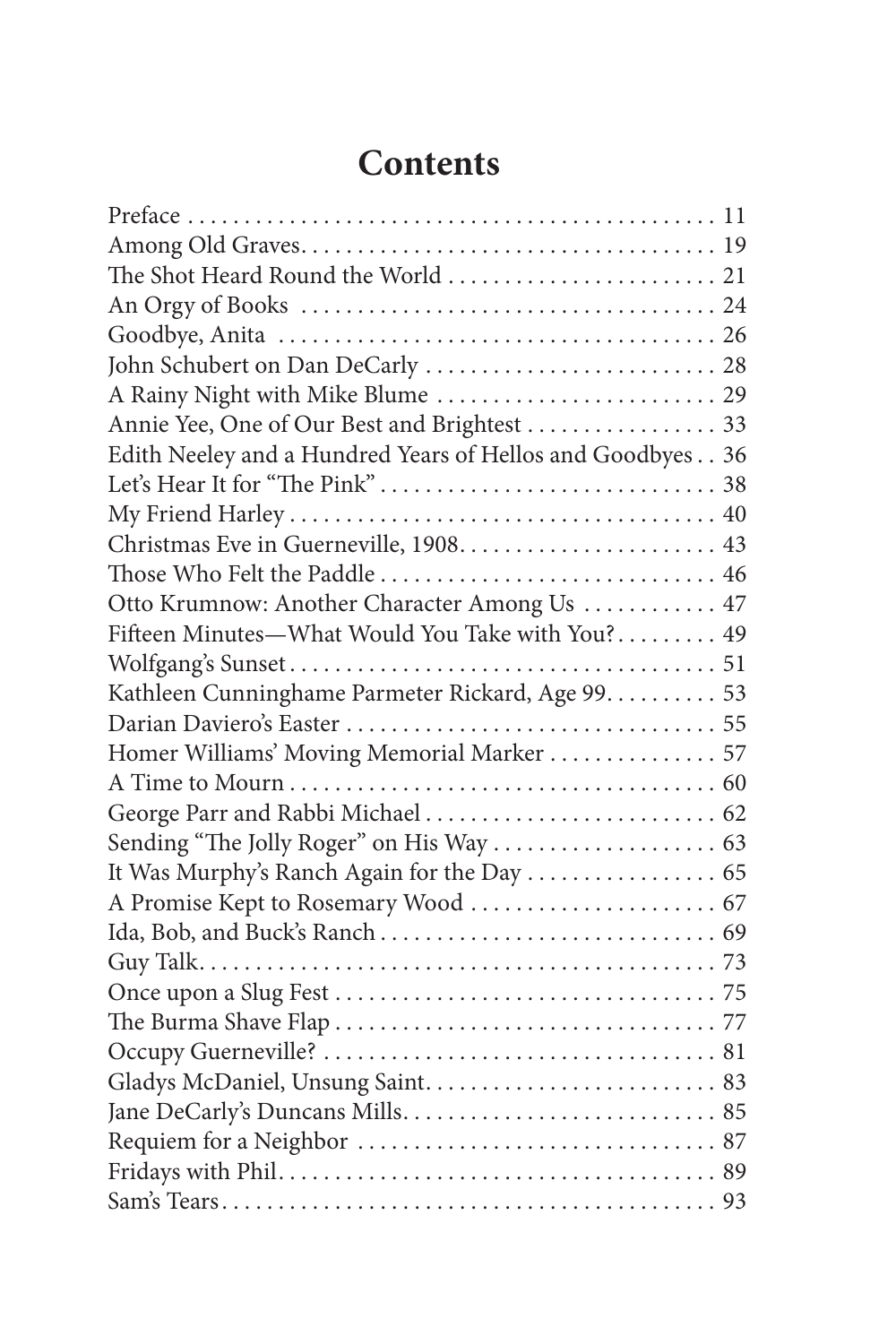| The Generations Gather to Honor Frank Lambert  101       |  |
|----------------------------------------------------------|--|
| The Gracious Ranger Dale Haskins  103                    |  |
|                                                          |  |
|                                                          |  |
| A Fitting Farewell for Monte Kerr  108                   |  |
| Goodbye, Love, as Audrey Would Say 111                   |  |
| Scott Reid's Poetry du Jour  114                         |  |
|                                                          |  |
| Christo's Fence, Forty Years Later 119                   |  |
| Ann Rieke Taught Us How to Help  121                     |  |
| Good Blues in Guerneville  124                           |  |
| Farewell to a Long Time Friend  126                      |  |
| The Guy We Called Popeye 129                             |  |
|                                                          |  |
|                                                          |  |
|                                                          |  |
|                                                          |  |
| A Memorial Service for the Unnamed  142                  |  |
|                                                          |  |
| What We Don't Want To Get Used To 147                    |  |
|                                                          |  |
| Three of Our Noble Company  150                          |  |
| Full Circle for Lee Torr, IV  154                        |  |
| Our Friend the Trash Hauler  156                         |  |
| The Night I Learned How Black Lives Differ from Mine 158 |  |
|                                                          |  |
| The Latest Guerneville Fire through "Bob's Eyes"  162    |  |
| Clare Harris: A Hundred Years and Counting 165           |  |
|                                                          |  |
|                                                          |  |
|                                                          |  |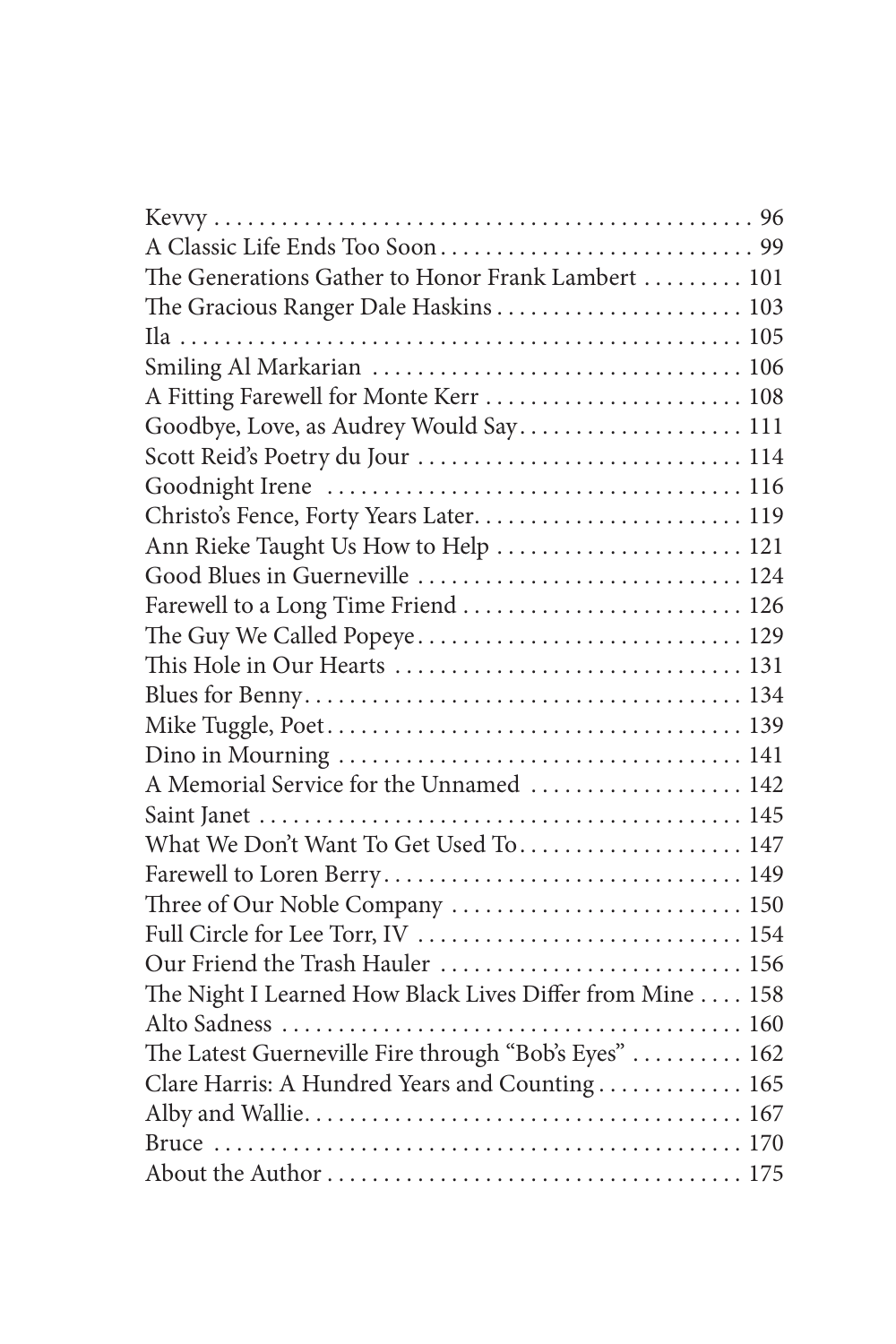## **Preface**

 $\sum_{\text{Volume I}}$  is the Divergent of two important terms from Volume I, "the River" being the first one. The habit has formed in these parts to call the Russian River itself simply "the River," always capitalized in print.

But the same term also refers to the towns, smaller settlements, and collections of summer cabins along the banks of the Russian River as it makes its meandering westward way from Forestville where the redwoods begin to Jenner-By-The-Sea. People in the Bay Area will say, "We're going up to the River for the weekend," which means they will spend some time in their cabin or at a resort which may or may not be on the River or even have it in view, but it is probably less than a mile away. All of this is "the River."

At the end of its journey, the Russian River either pours itself into the Pacific Ocean or pools in an estuary that can spread back for miles. It will stay that way until the sandbar closing the mouth of the River is washed away.

That sandbar seems to come and go as it pleases, and sometimes it causes consternation as far upstream as Duncans Mills and beyond. This is because when the River can't get to the sea for a length of time it backs up fearsomely and threatens the summer cabins and year round houses along its banks, not to mention the pasture land and hayfields that become inundated, thereby reducing what the ranchers have to harvest and what the cattle and sheep in those fields have to eat. It's not a good situation.

Once somebody had the idea to blast the sandbar away. Heavy charges of explosives were set in and under the sandbar, supposedly in strategic places, and someone shouted, "One, two, three, go!" There was a deep rumbling but somewhat muffled explosion, and tons of sand rose up a foot or two above the mouth of the River in a kind of blob. The River ran freely for the moment, splashing joyfully into the ocean, and the beginning of shouts of triumph could be heard. But then all that sand just plopped down pretty much where it had been, and the River was closed off again. With great effort and expense, the River was opened for the few seconds while the wet sand was in the air. To their credit, I think the people in charge of this project tried it only once.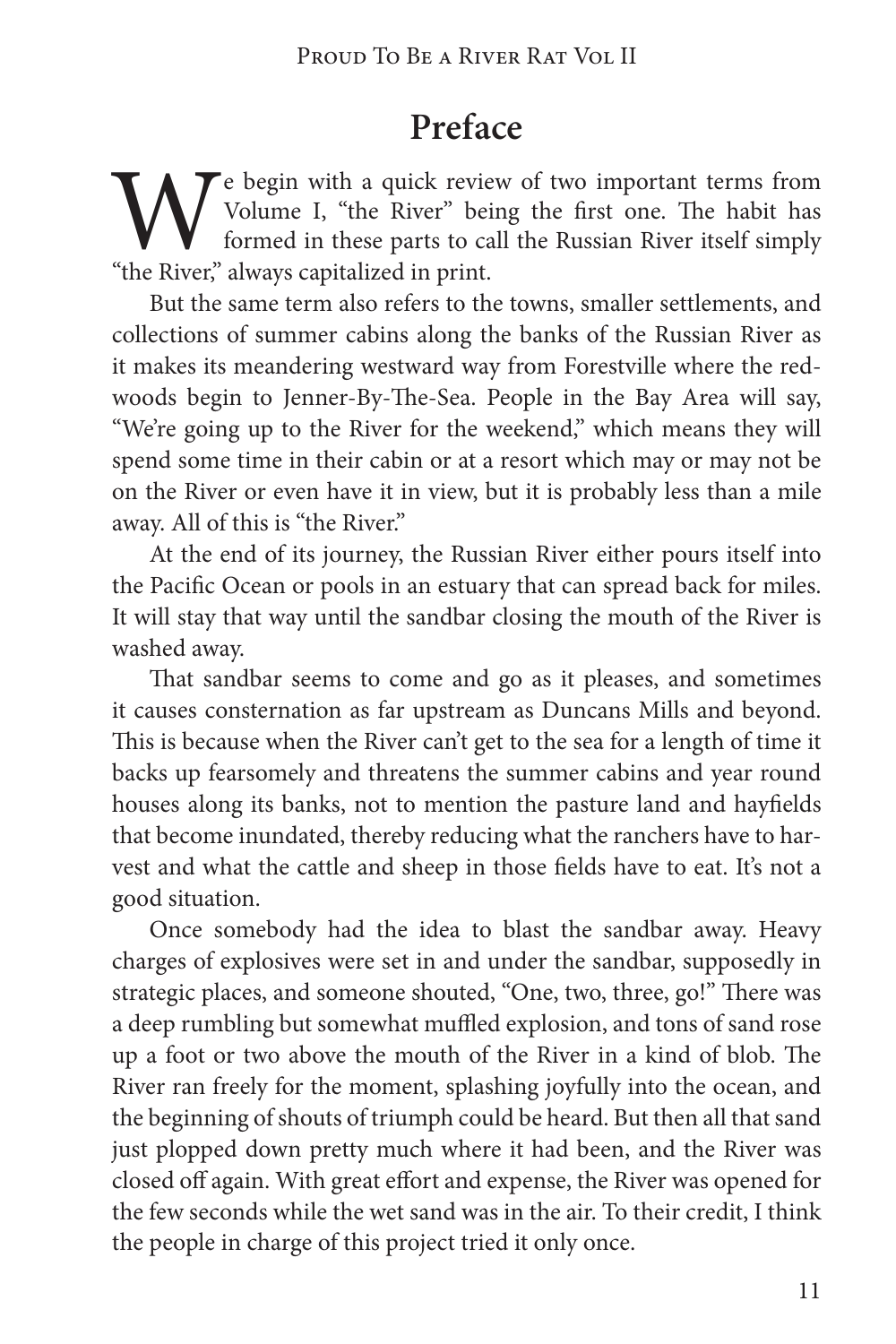Then there was the situation that arose thirty or forty years ago when a company interested in scooping gravel out of the last half mile of the Russian River made application to Dr. Joseph and the Regional Water Quality Control Board. Dr. Joseph, in his official capacity as the Board's executive director, found no fault with the application, and so the company began to survey the area and set up the apparatus to string huge cables westward into the frothy ocean where great winches rode the waves upon platforms chained to the seabed.

Fastened to these cables were huge iron scoops, each with the capacity of a good sized room and weighing several tons. The idea was for the scoops to dredge up the gravel that is constantly being washed into this part of the River. These gravel-filled scoops would be pulled out of the mouth of the River by the winches, and the gravel would be poured into barges and carried away, thereby rendering the channel deep and flowing. The river would replace the gravel during the next spate of high water, and the process would go on forever, giving a never ending supply of material for new roads and buildings all around the Bay Area.

The story goes that while the cables were being strung, while the huge scooping pots were being lowered into the river, while the barges were being anchored in their places, an old man was seen observing all of this from a perch on the hillside above Jenner. Because his name has gotten away from us, and because a good bit of this may very well be legend, we'll call him The Old Man of the Mountain.

From time to time The Old Man of the Mountain would come down from his perch to examine the equipment the dredging company was installing. He would look at the great scooping pots that were being lowered into the river. He would look at the barges and their sturdy cable moorings. He would look at the steam shovels and pile drivers and conveyor belts. And he would cluck his tongue and shake his head. Then he would return to his hillside perch and watch some more.

That winter we had what was for then a normal amount of rain, which means it rained a lot but not enough to flood our towns or anything. In February, we had a good roaring three day storm, and all the creeks rose and the Russian River flowed close to capacity. The rush of water came swirling into the lower part of the River with tremendous force and picked up those multi-ton iron scoops, picked up those barges, picked up those cables and the apparatus they were attached to and deposited them a good way out in the Pacific Ocean. While this was happening,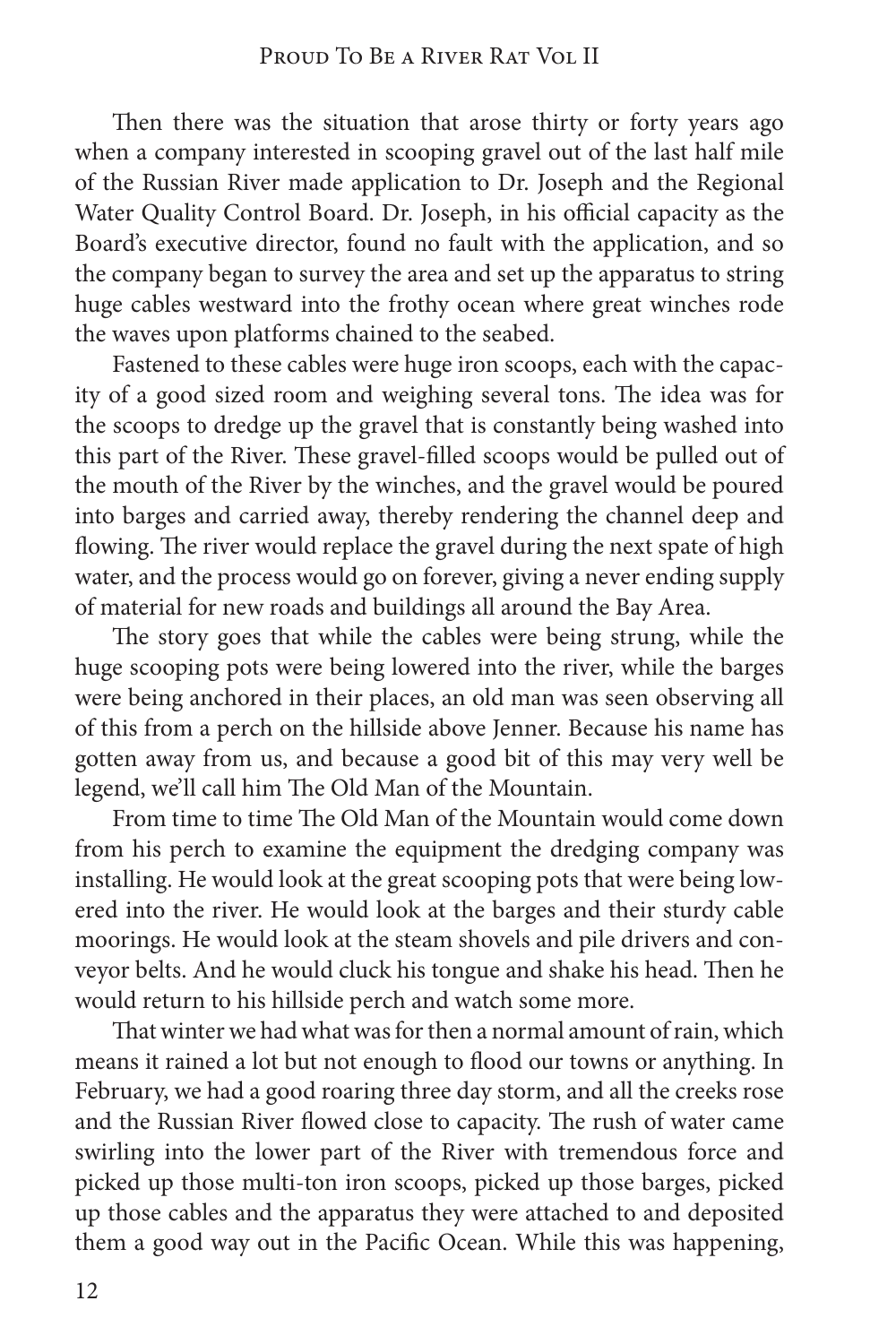The Old Man of the Mountain watched from his hillside perch and nodded his head slowly up and down.

Some few days later, with the winter sun brightly shining as it often does after a storm, it was discovered that all traces of the attempt to mine gravel from the last half mile of the Russian River had vanished. The clearing water flowed smoothly past Penny Island, past Jenner, and beautifully out to the open sea.

On that very day, The Old Man of the Mountain came down off his hillside to DeCarly's store in Duncan's Mills to replenish his supplies. While he was there he overheard some folks talking about the dredging equipment being swept into the ocean.

"I watched this river rise and fall most of my life," The Old Man of the Mountain said. "I coulda told 'em that would happen."

"Then why didn't you tell 'em?" somebody wanted to know.

"They didn't ask," said The Old Man of the Mountain, and he gathered up his supplies and went home.

Now Jenner's environmental activist Virginia Hechtman would have told you that it took organized political effort to stop the dredging operation, and there is good evidence to back her up. But The Old Man of the Mountain says that the River stopped the dredgers all by itself, and anyone who knows the River knows that this makes a lot of sense too. Either way, there are many facets to the River, some as benevolent and peaceful as that old song "Up a Lazy River," and some as a powerful force of nature that has little mercy for what's in its way.

This gets us to the second important term we must be aware of. "River Rat," we noted in Volume I, was a designation for someone born and raised along the lower Russian River in the earliest logging and lumber days going back well into the nineteenth century. Then it became the quite precise label for those young scholars from the River area who, before there was El Molino High School in Forestville, rode the train and then transferred to a bus that took them to Analy High School in Sebastopol. There they were branded River Rats by highschoolers from tonier places like Bloomfield and Graton, not to mention Sebastopol itself.

Wouldn't you know, this branding became a badge of honor among River kids, and to this day they hold River Rat Reunions every couple of years. The group even circulates a newsletter called "Rodent Review."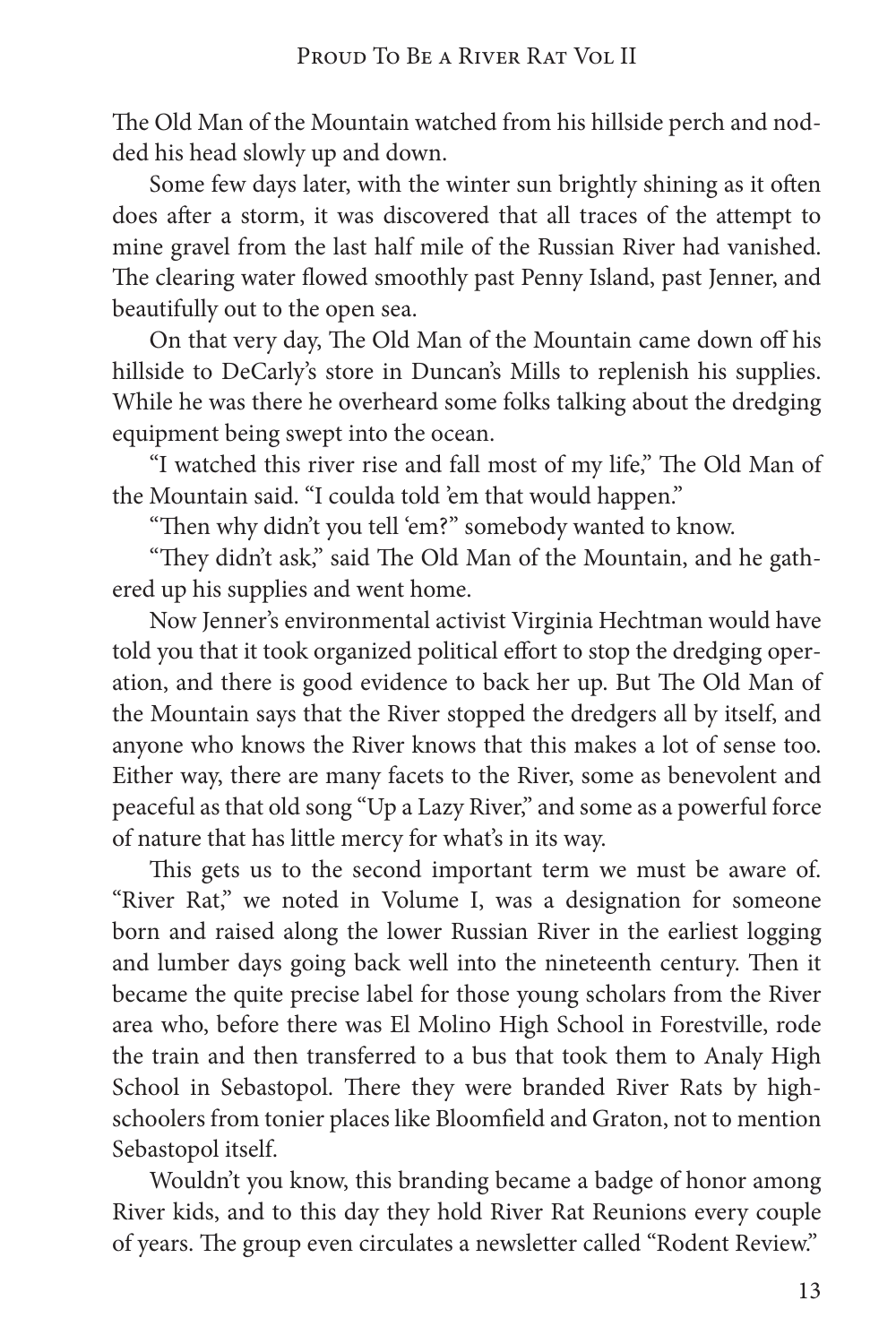I think it is only right and proper that these formerly persecuted kids, many of whom are well into their eighties or beyond these days, have considered themselves the most authentic and self-aware examples of the River Rat species still among us. In mostly quiet and unassuming ways, they are deeply proud to be River Rats.

But then there is the large group of us who came to live here for one reason or another. Our family arrived in 1966 so I could be minister of the Community Churches of Guerneville and Monte Rio, and wife Arline, as it turned out, became a teacher at Guerneville School. Like many others, we stuck it out through heavy rains and high water. Sometimes we were flooded in for days while others were flooded out of homes and businesses. Still we stayed. We came to love the place for its stands of tall trees, its steep green hills, its meandering River, and its collection of free spirited, mostly kind and friendly, every-day sort of people.

It's not so much that those of us in this category claim the name "River Rat" for ourselves but that we are called River Rats by those in more urbane settings to the east and south of us. And even though the term is sometimes uttered somewhat derisively right to our faces, we accept that we're not equal in status with those native born River Rats who faced persecution in high school. Still, we take a good measure of pride in being considered a later variation of the species. There are more than a few of this kind of River Rat included in what follows.

I'm sure some folks will not agree with my take on these designations, and they are certainly entitled to express their understanding of these crucial matters as they wish. But all told, I think you can be sure that we all love the River for many of the same reasons, and that's the main thing.

#### **\* \* \* \* \* \* \***

Now I feel I must tell you that this second volume of *Proud to be a River Rat* features friend after friend I have known and cared about over fifty some years, almost all of whom are no longer in this world. As I compiled this book, I found myself wanting these friends back from whatever mysteries or glories hide them from me. And I began to fear that many who read this book will have similar feelings, for these were our people, dear to us in ways we didn't always know at the time.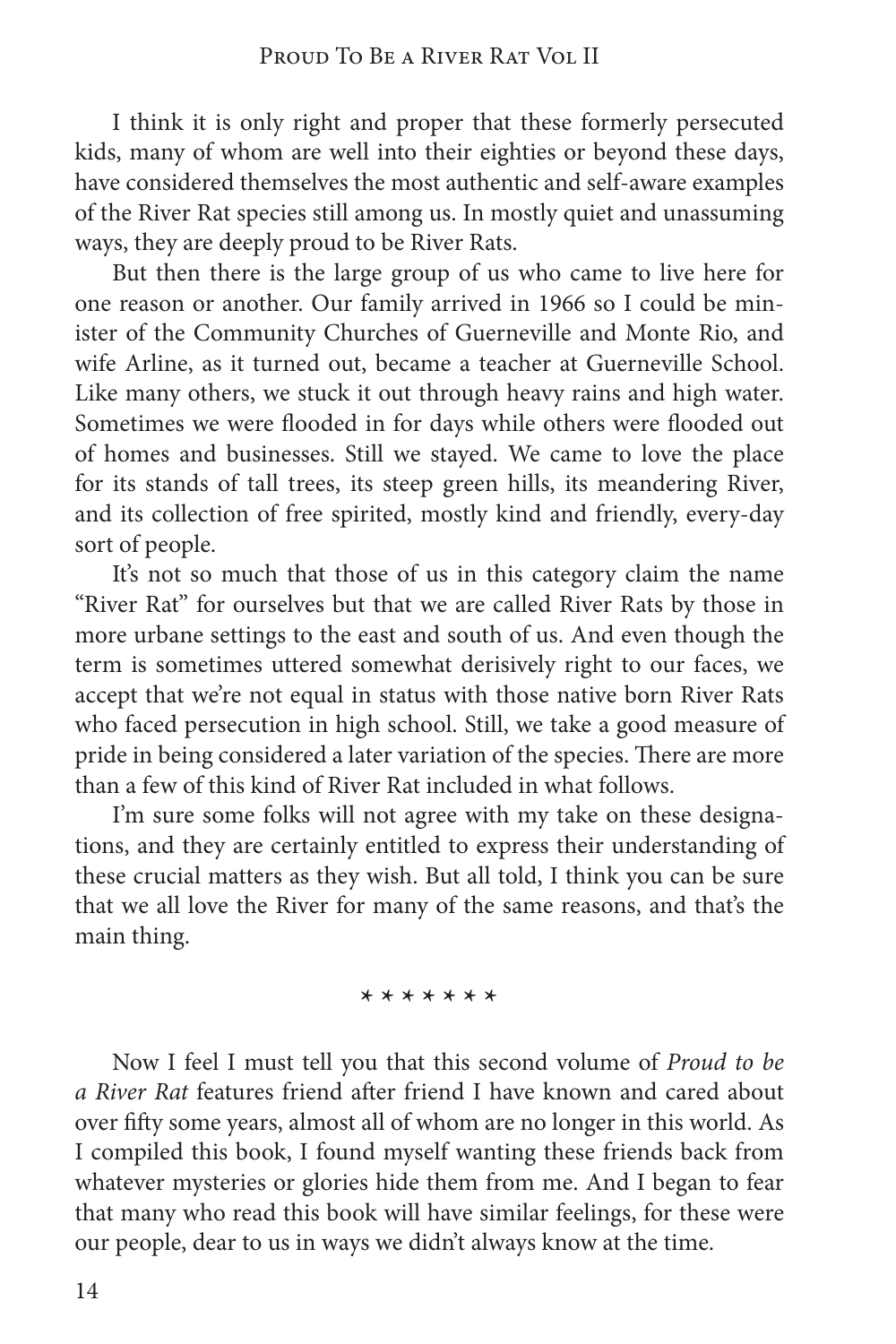Because of this, I have been on the verge of not going on with Volume II. I didn't want to put people through a renewal of sad memories. But every time I told folks how I felt about this, they said, "But you have to do it. You honor these people by helping us remember them." So that's what I've tried to do.

Since every selection in this book appeared in one or another of our lower Russian River weekly newspapers sometime in the last fifty years or so, all I've done is gather them together in one place. Doing so has caused me to feel that I am "surrounded by a great cloud of witnesses," as the Bible puts it, with those who have gone before us still speaking, still laughing and crying, still sharing their lives in their particular Russian River ways.

**\* \* \* \* \* \* \***

The early history of the lower Russian River has been chronicled in Raymond Clar's remembrance *Out of the River Mist* and in John Schubert's well-researched *Guerneville Early Days.* But, as Schubert points out at the end of his book, the story of the last hundred years still needs to be told.

It is the story of a resort community trying to find ways to do enough business in the summer to survive the wet winters. It is the story of building and rebuilding enterprises, homes, and roads after recurrent floods and fires. It is the story of a country place that wants to give its children a good start in life without becoming too citified.

But I am not a careful historian. Whoever writes the history of the last hundred years in these parts will have to do a lot more disciplined digging than I will ever do. I can't tell you how the election for financing our sewer system finally met with success, for instance. It took three tries, if I remember right, but someone else needs to ferret out who was on what side of the issue and why. But I can give you glimpses of people who should not be forgotten, people, for example, like Margaret Parmeter, Agnes Lenk, and Thes Canelis, all of whom had deep connections to the thriving metropolis of Cazadero.

Margaret married into that large and constant Cazadero clan, the Parmeters. She raised three children of her own, and is known for watching over, stimulating, and guiding hundreds of other youngsters as she taught kindergarten at Guerneville School for years and years.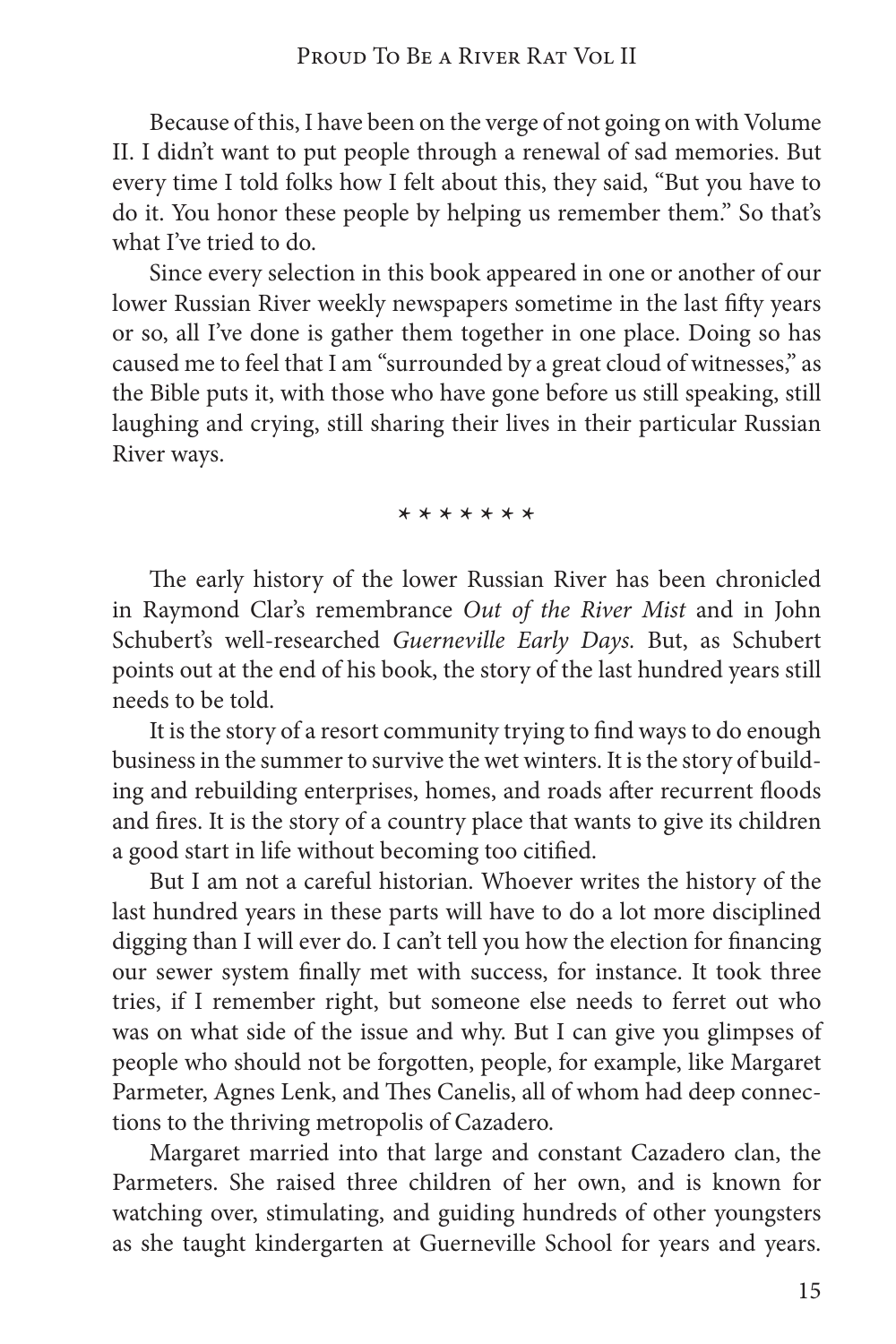I remember being at the school one day not long before Margaret was to retire, and, though not a petite woman by any means, there she was skipping around in a circle with the kids, prodding them on. She kept the dance going long after the five-year-olds were ready to have it over with, her sixty-five year old feet flying above the floor.

Agnes with her husband Walter started and ran Cazanoma Lodge, serving German food in a forest setting at the end of a curving oneway road along Kidd Creek. A strong, organized woman, Agnes worked the long hours of a restaurant hostess and manager. Large, pleasant, and often smiling, Walter was mostly in the kitchen supervising the sauces for Rouladen or hasenpfeffer while his brother John Kiesling, dressed in an Old Country outfit that included a green and red vest bedecked with impressive medals and an Alpine hat with a round black feather in the hatband, wandered among the tables playing "Edelweiss" softly on his accordion.

Walter and John had come from Germany after the war and mostly with their own hands created a great country inn among the tall redwoods. It included a waterwheel that splashed its contents into a fishing pond from which patrons could catch themselves a nice fresh trout for dinner. The place was rustic and elegant at the same time.

Agnes went about making sure everyone was tended to. She was not at all happy to have children in her restaurant, feeling they would fuss and detract from the pleasures of Cazanoma. Nonetheless, we sometimes took our daughters there when they were little, and they were well-behaved during those times, thank God. To the surprise of just about everyone, when Agnes and Walter retired from Cazanoma, she volunteered in the kindergarten of the Forestville School and became a beloved second grandma to countless youngsters.

And then there's Thes, the backhoe operator. Well, he was just Cazadero through and through, able, smiling, helpful, and known for getting things done. Almost every time I saw him he was working on something for the community or doing a good deed for somebody. And he seemed always to be happy about it. He graded our driveway, helped surface the Community Church parking lot, and, earlier on, did a lot of the landscaping around St. Elizabeth's Church. "And I'm not even Catholic," Thes said.

To this day, this generation of River folks has not been written about in a historically valid way, and somebody needs to do it. When we got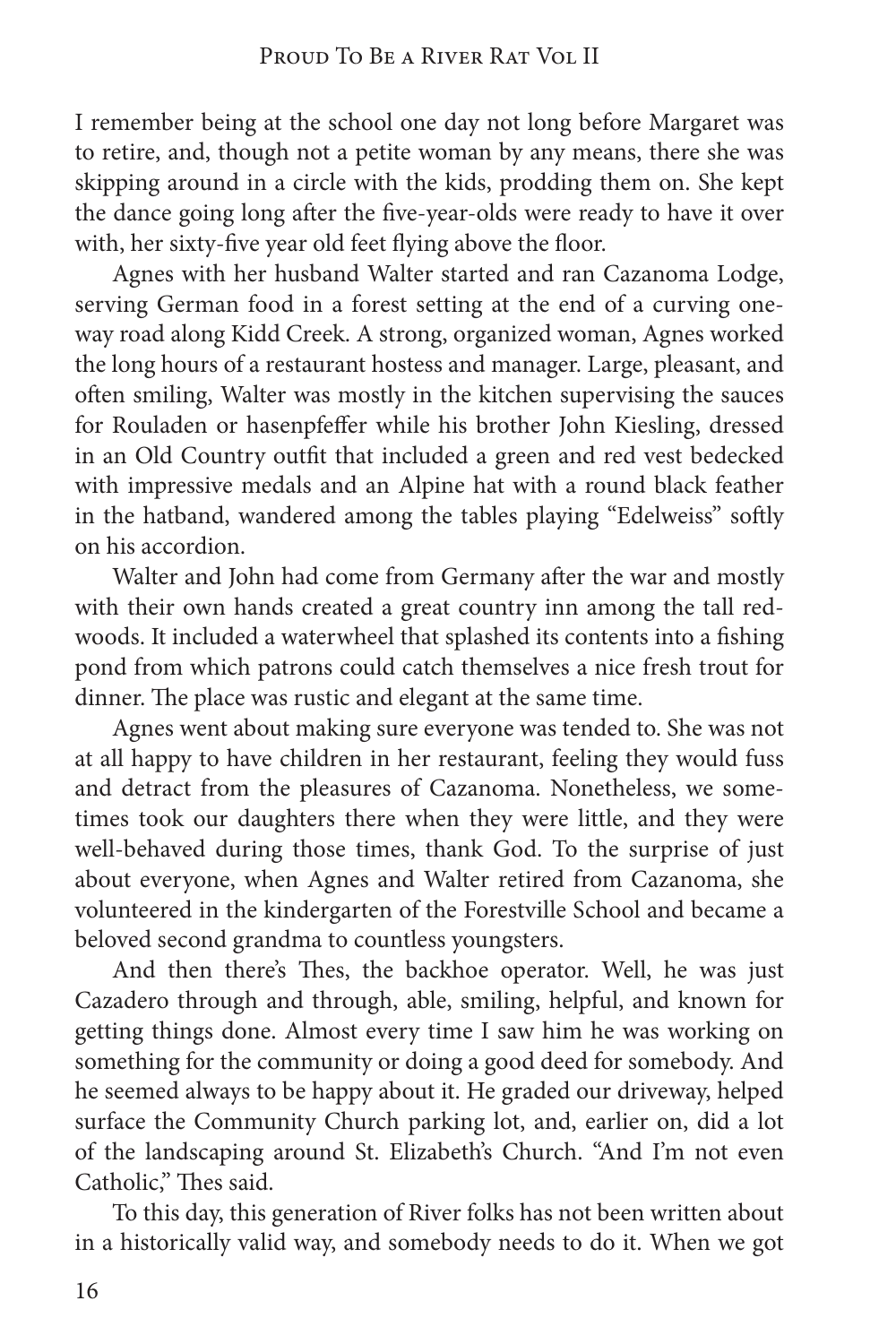here in 1966, Margaret, Agnes, Thes, and their families and friends and neighbors were the people in charge of things. And they were all interesting. You might even call them characters, not because they were overly weird or anything like that, but because they were so definitely who they were. They ran the resorts and restaurants, sold the oil and gas and lumber, built the shops and houses, and kept the taverns jumping. Actually, some of them were a little bit weird, I suppose, but it all seemed to fit at the time.

One thing I know, I'm glad I knew all these people. I count it a privilege to have been able to write about them over the decades in my weekly columns. And there are many more of them in my files. I hope I have the time and energy to get to Volume III.

So, though remembering old friends who are no longer with us can bring some sadness, there is also the satisfaction of keeping hold of these people and what they meant to us as we shared the ups and downs of life along the River. Often as not, I find myself smiling as I read over what I managed to get down as the deadlines came round week by week. I hope you find yourself smiling too, or maybe even laughing out loud from time to time. It's a River kind of thing to do.

#### **PLEASE NOTE**

For the most part I give the date when the column appeared in one of our local weeklies. Except for the very first one, the selections are in chronological order. I maintain the verbal tense of the column as it was written. This means there is much in the present tense, even though the events described may have happened well back in the past. In a few cases, two or three columns are combined to give a more complete story all in one place. With such selections, columns may have been shortened and spliced together with an extra phrase or two.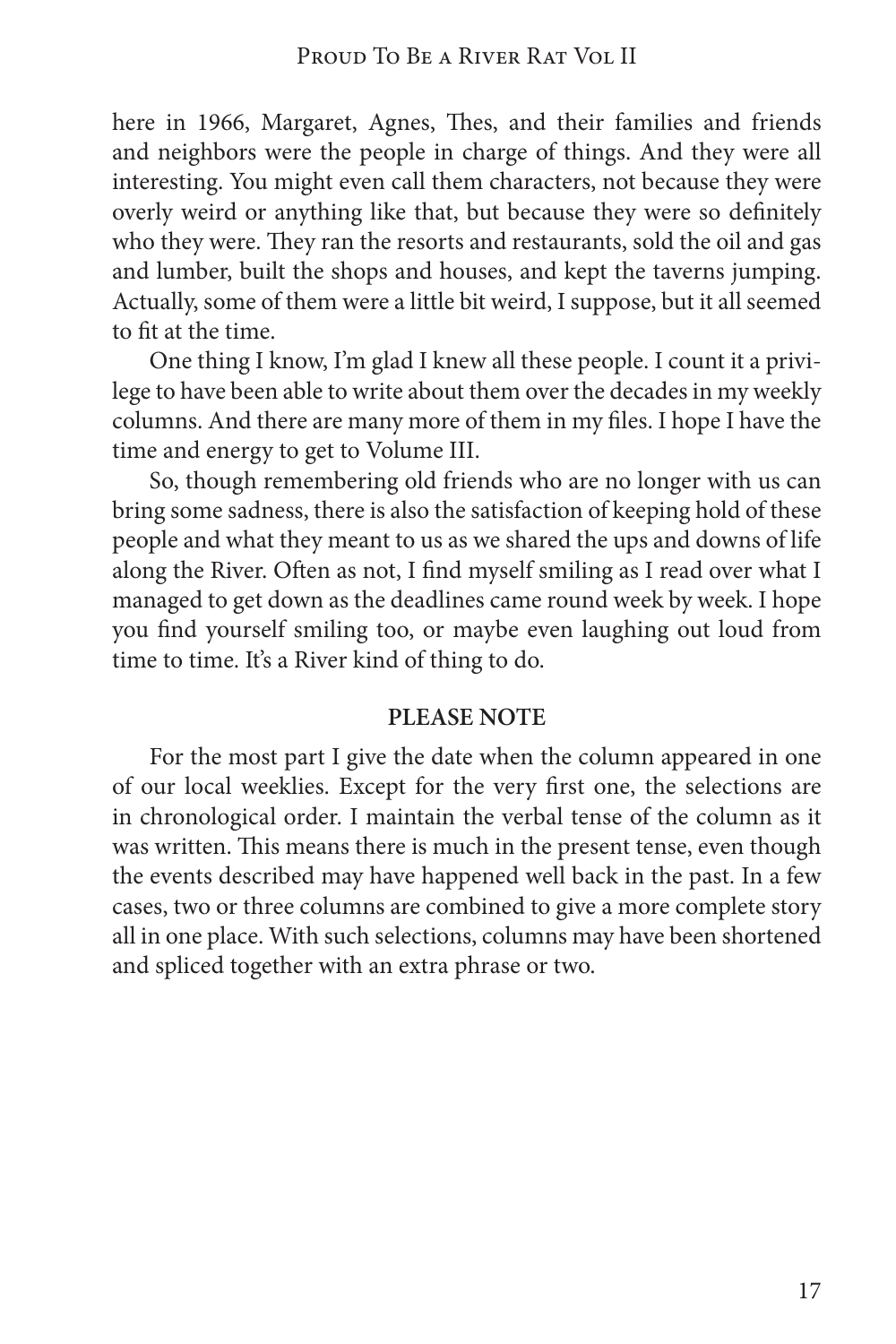## **Among Old Graves May 5, 2011**

On a gray Saturday morning a few weeks ago, John Schubert, our<br>local historian-in-residence and a premier teller of tales of days<br>gone by, gave us another of his walking tours of the Guerneville<br>Pioneer Cemetery. Actually local historian-in-residence and a premier teller of tales of days gone by, gave us another of his walking tours of the Guerneville Pioneer Cemetery. Actually he does this just about every year, each time with a different twist on things, so what is described here is but one tour among many.

In keeping with historical times, John was dressed formally in top hat and tails. I believe that's how old time undertakers would dress, but I have to wonder if they would have been decked out like that in Guerneville, but maybe so, for people everywhere tried to dress properly in olden days. In any case, with his hat bobbing up and down and coat tails flying this way and that, John led us on a great circling stroll among the graves of our forebears who lie in peace beneath the oaks and redwoods on that sacred hillside.

Among the first graves John stopped to tell us about was the one in which Sam Varner lies. He was Roadmaster of the Redwood District and died in 1890. We learned that in those days all roads were dirt roads, and citizens were obliged to volunteer a required number of hours toward the upkeep of the thoroughfares of the community. That is to say the law said they had to do it, but they weren't going to get paid. They either kept up their part of the road, hired someone to do it for them, or paid the county a fee to have it done. The Roadmaster made sure of all this, so it was a big job. I suspect there were those who felt their government had gotten too big and intrusive even then.

Moving on, we were directed to Robert Gorski's headstone that tells us he died in 1906, the year of the Great San Francisco Earthquake. Records show that the shaking was even worse in Sonoma County than in San Francisco. Gorski was a miner at the quicksilver mine north of Guerneville, and he was in the large bucket by which men were lowered into the mine and lifted up out of it. The bucket was being hoisted up the shaft right when the earthquake hit, dislodging a boulder from a nearby cliff. That big rock made a perfect shot into the mineshaft where Gorski was standing in the lift bucket. It killed Gorski and another miner on the spot. Talk about being in the wrong place at the wrong time.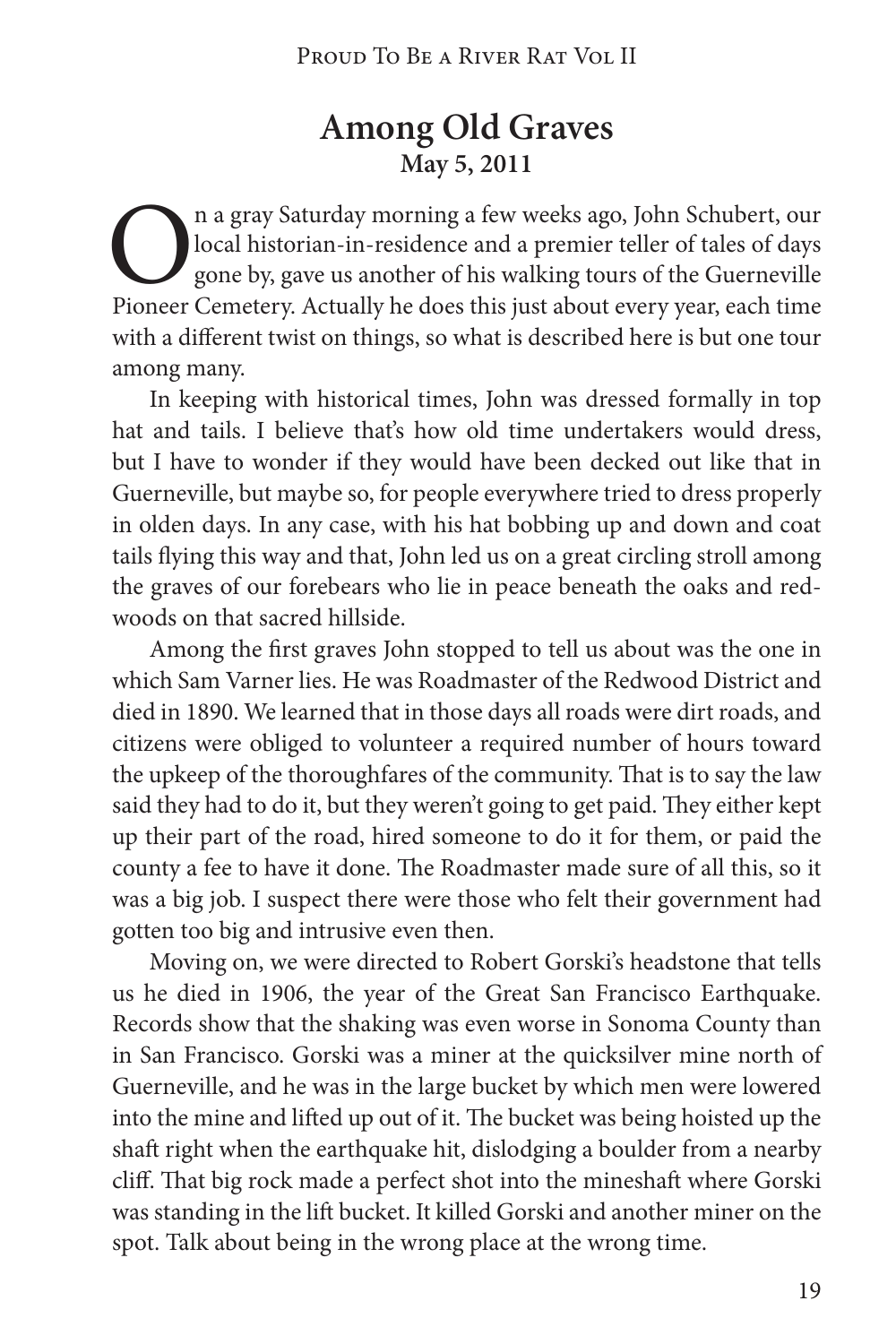In a far corner by a huge redwood tree there's the grave of Lieutenant Albert Bierce who fought in the Union Army during the Civil War. He died in 1914, and was buried in a two-grave plot, the other one reserved for his brother Ambrose, the famous San Francisco writer of the later nineteenth and early twentieth centuries. Ambrose Bierce was known for a caustic wit often directed against cherished notions. His most famous book, *The Devil's Dictionary*, is still widely read, and, from what I hear, a new edition is soon to be published. Many of Bierce's definitions still apply. A typical one goes like this: "Politics: Strife of interests masquerading as a contest of principles."

Ambrose Bierce's grave in the Guerneville cemetery still awaits him. He became a war correspondent assigned to cover the Mexican Revolution, which put him with Poncho Villa's army through many of their battles. So far as Schubert knows, Ambrose Bierce lost his life on that assignment and is buried in Mexico.

Among Schubert's favorite Guerneville pioneers is David Hetzel. He came to America from Germany in the 1860s, enlisted in the U. S. Army and was sent off to the Civil War. In the course of his duties, Hetzel was assigned to the honor guard for President Lincoln at Gettysburg. Live and in person, he heard the famous address Lincoln delivered there. Schubert said he learned from David's son Jack that his father always said that Lincoln did not emphasize the prepositions, "*of* the people, *by*  the people, and *for* the people," as we say it today, but he emphasized the word *people*.

I think it may still be true that immigrants who serve their term in the U. S. military are granted citizenship. At least this is what happened to David Hetzel. After the war, he came west to Guerneville where he grew some of the finest tobacco in the country right here along the Russian River. He won the prize for best tobacco at the St. Louis World's Fair of 1904, won another prize in the Portland Exhibition, and took the Gold Medal in the California State Fair. He died in 1930 at the age of ninety.

David's son Jack, whom many of us knew, learned to play the clarinet by practicing long hours in his father's tobacco shop in Guerneville. Our Historian Emeritus Raymond Clar tells us that people walked by the shop to hear Jack play his clarinet even if they weren't interested in buying some tobacco. Later, Jack wrote an important instruction book for clarinet and saxophone and went on to write and produce musical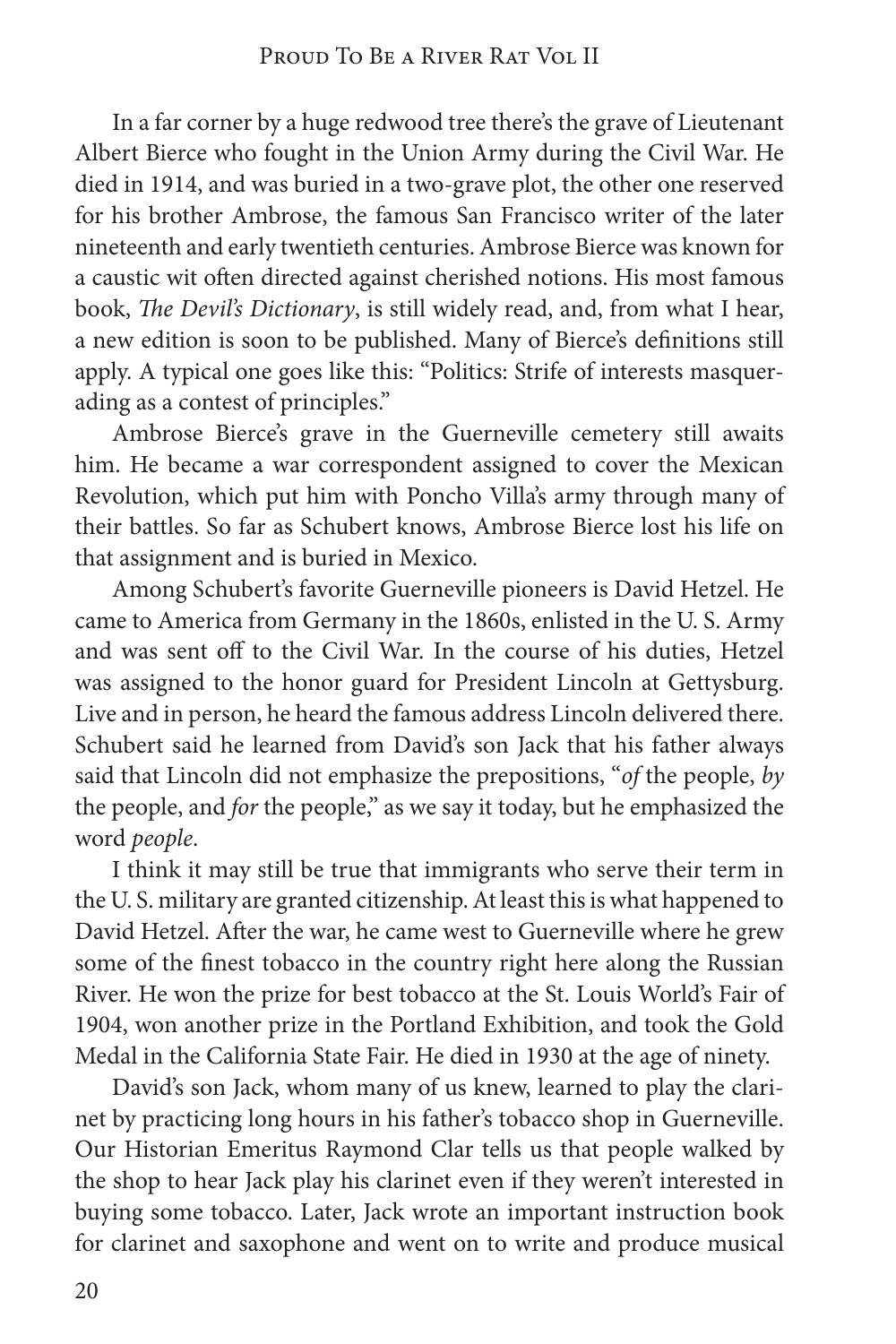shows for the Bohemian Club. Jack Hetzel died in 1984, and is buried near his father.

Schubert singled out John and Ellen Bagley for special praise. Not only did John Bagley get the U.S. Postal Office established in Guerneville in 1870, but when Postal officials wanted to know what to call the new post office, Bagley told them to name it in honor of his friend and business partner George Guerne. Had he been a more self serving man, the town might very well have been named Bagleyburg or something like that.

Schubert let us know that Bagley was the first postmaster, the first surveyor, and opened the first general store in town. His wife Ellen wrote a column for the local newspaper for fifteen years, recording who was born, who died, who got a hand cut off in the mill, who got crushed by a falling redwood tree, who got gored by one of the oxen that pulled the great logs out of the forest, and so on and so on. Without Ellen Bagley's writings, Schubert said, his voice trembling with gratitude, it would be all but impossible to know the early history of the lower Russian River.

And so we came to the final grave Schubert had time to tell about that day. It is unmarked, and nobody knows who lies there. But from a column by Ellen Bagley written in 1883, we know that a gray haired man of perhaps sixty years made himself a bed of twigs out in the woods, laid himself down for the night, and never woke up. His body was discovered some months later, and in his pockets were cobbler's tools. He was buried in lot 190, plot number 3. Schubert calls him simply The Cobbler.

Yes, there's much to learn in the stories of those who came before us. They gave us the name of our little town and the names of several of its roads. And then there's this fellow for whom there is no name, no information, and no story at all, just some cobbler's tools in a coat pocket. Such a thing can give you pause as you stand among old graves.

## **e Shot Heard Round the World Early October, 1975**

Along with many others, I believe the greatest baseball game ever<br>played was between the Brooklyn Dodgers and New York Giants<br>on October 3, 1951. I believe it because it felt like I was there<br>even though I wasn't. played was between the Brooklyn Dodgers and New York Giants on October 3, 1951. I believe it because it felt like I was there even though I wasn't.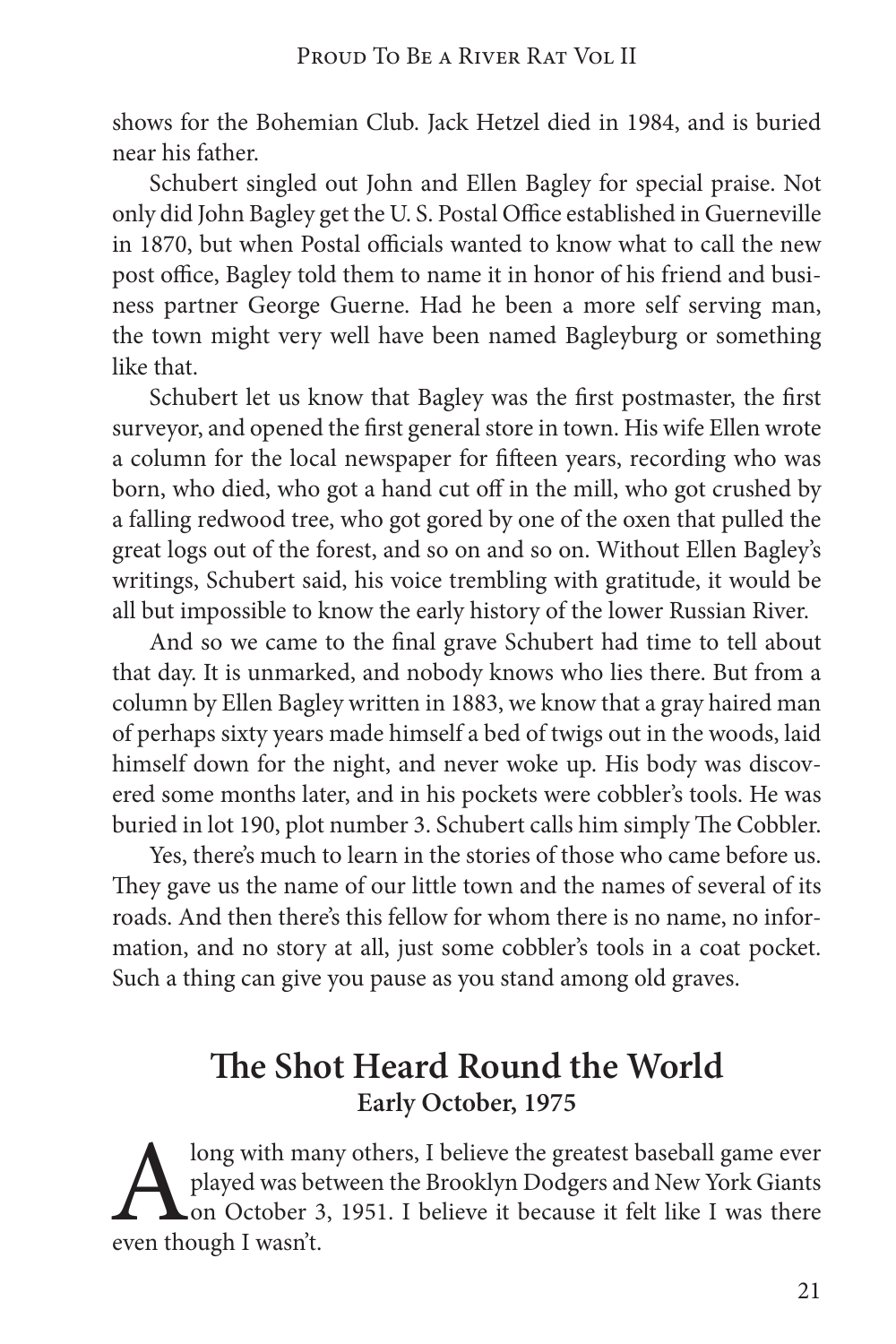I was a senior in Watsonville High School at the time and had a tall lanky dark haired friend named Don Hubbard who ran the mile for our track team and set the league record. Don, whom we called Hubby, was a good guy and we all liked him.

There was no Major League baseball west of St. Louis in those days, so Californians were fans of eastern teams, especially the Yankees because Joe DiMaggio, a Bay Area native who had played for the San Francisco Seals of the Pacific Coast League, was the Yankees' star center fielder.

Unlike the rest of us, Hubby absolutely loved the Brooklyn Dodgers. He always wore his Dodger blue jacket to school, and the Dodger baseball cap he had sent away for was always on his head, indoors and out. To Hubby, Dodger stars Jackie Robinson, Pee Wee Reese, and Duke Snyder were like the Holy Trinity.

In 1951, school started the day after Labor Day, and, at that point in the season, the Brooklyn Dodgers were something like seventeen games ahead of the New York Giants for the National League Pennant. Good old Hubby couldn't contain himself and got to gloating about it. But then the Giants won sixteen games in a row. "Your Dodgers are fading; they're done for," we told Hubby, but he only gritted his teeth and gloated some more.

The Dodgers' lead got down to five games, then four, then three. Hubby said, "Don't worry, my boys will come through."

"Oh yeah," we said, "if you're so sure, put your money where your mouth is." So bets of a nickel or a dime were struck around the schoolyard. Hubby wrote down the bets on little scraps of paper and jammed them into the pockets of his Dodger blue jacket.

On the last day of the season, the Giants tied it all up, and the two teams went into a three game playoff. The Giants won the first game 3 to 1. The Dodgers won the second 10 to 0. The third game was set for the Polo Grounds in upper Manhattan, the Giants' home field.

The great Don Newcomb pitched for the Dodgers, Sal Maglie for the Giants. During our lunch break, most of the school gathered in the Music Room and sat on the floor or on the risers where the choir practiced to listen to the end of the game on the radio. Hubby was there in his Dodger blue jacket with his Dodger baseball cap firmly on his head.

In the bottom of the ninth, the Dodgers were ahead 4 to 1, and the Giants were down to their last three outs. Al Dark, who later became the San Francisco Giants' manager, got an infield hit. The next batter also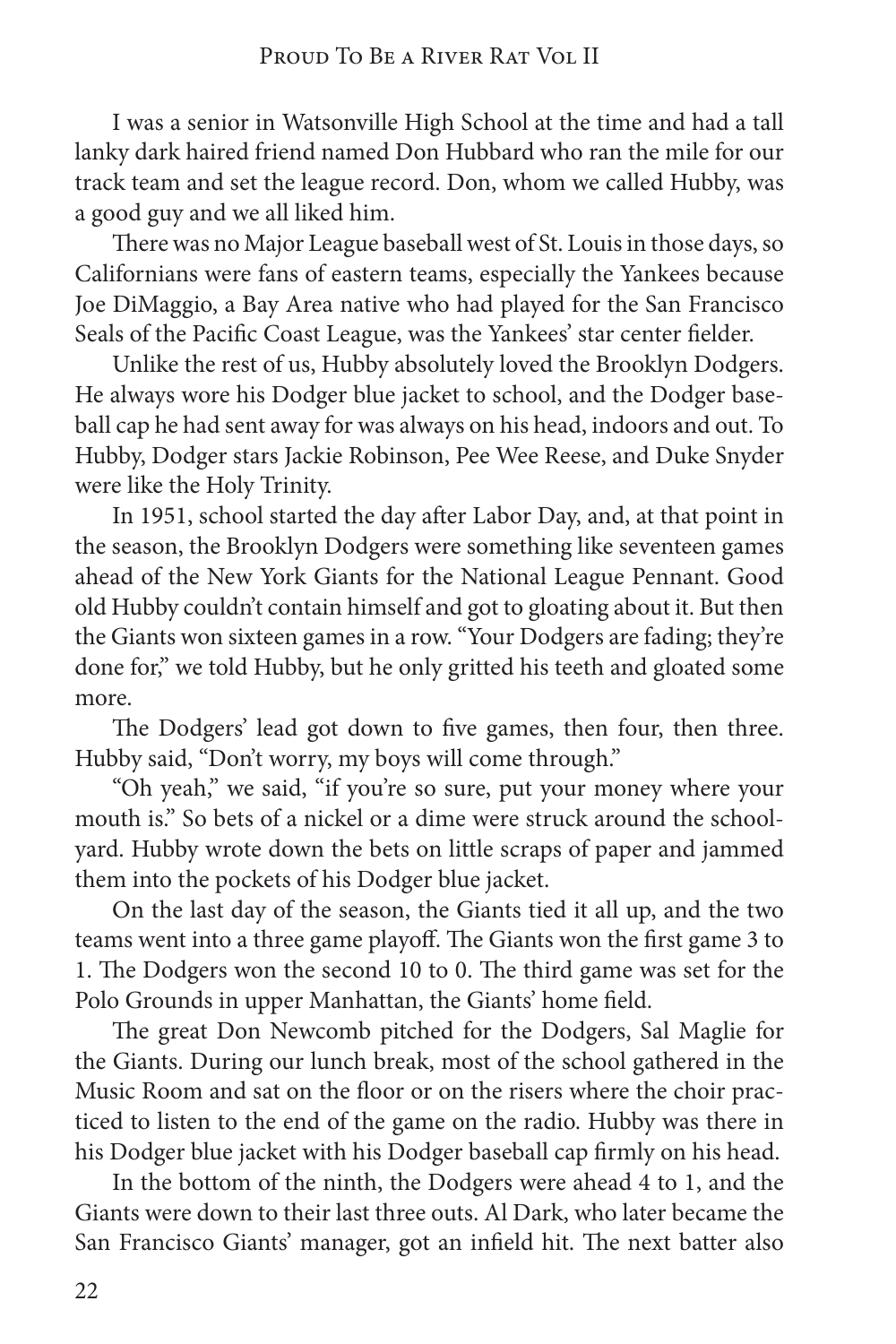singled and the next one flied out. Then the Giants' Whitey Lockman hit a double down the left field line, scoring Dark. Now it's 4 to 2, one out, two on. Newcomb, who had pitched brilliantly, was replaced by Ralph Branca. "Oh no," Hubby groaned, "not Branca," which was the first indication we had that he was worried.

Giant's right-hand hitting outfielder Bobby Thompson stepped to the plate. Branca's first pitch was a strike. Thompson swung at the second pitch and drove it low to the left. It kept going and going and going and just cleared the fence 315 feet away for a three-run homer that came to be called "the shot heard round the world." Giants' announcer Russ Hodges shouted "The Giants win the pennant" eight times into his microphone, and everybody in the Music Room of Watsonville High School except Hubby jumped up cheering and dancing.

Hubby stood stunned and silent in the middle of the room. He reached into his Dodger blue jacket pockets and tossed the little bet papers in the air. They floated down like confetti around him. He took in a huge breath and let out a blood-curdling moan of anguish, then he sank to the floor and rolled back and forth murmuring "No, no, no, no, no…." His Dodger blue jacket got dusty and dirty. His Dodger baseball cap got all crumpled up. It was a pitiful sight. Not knowing what to do, we became quiet and watched Hubby suffer for a time. Then, to our credit, we left him to his misery and didn't even try to collect on our bets. Hubby had suffered enough.

As this was going on in Watsonville, here along the River two of our stalwarts were in Brooklyn to see that very game. Tony Soares, who runs the lumberyard near the bridge, and Mac Napoli who has a shoe repair just down from Main Street on Armstrong Woods Road, are buddies of the best sort. They love baseball, and Tony knows a lot about it, having played some semi pro ball, I think, or maybe even in the minor leagues.

Playing golf with these two on or about October 3, 1975, Tony told me that, back in 1951, Mac said he could get tickets for that third playoff game and they could stay with his relatives in Brooklyn. Tony said, "Let's go." The flight took about eight hours in those days, so they left in the night to get there in plenty of time, which they did. But when Mac opened his suitcase to get the tickets, they weren't there. He called his wife, and sure enough he'd left them home in Guerneville.

So two of the River's foremost baseball fans flew to New York to listen to the greatest baseball game ever played on the radio, just as we kids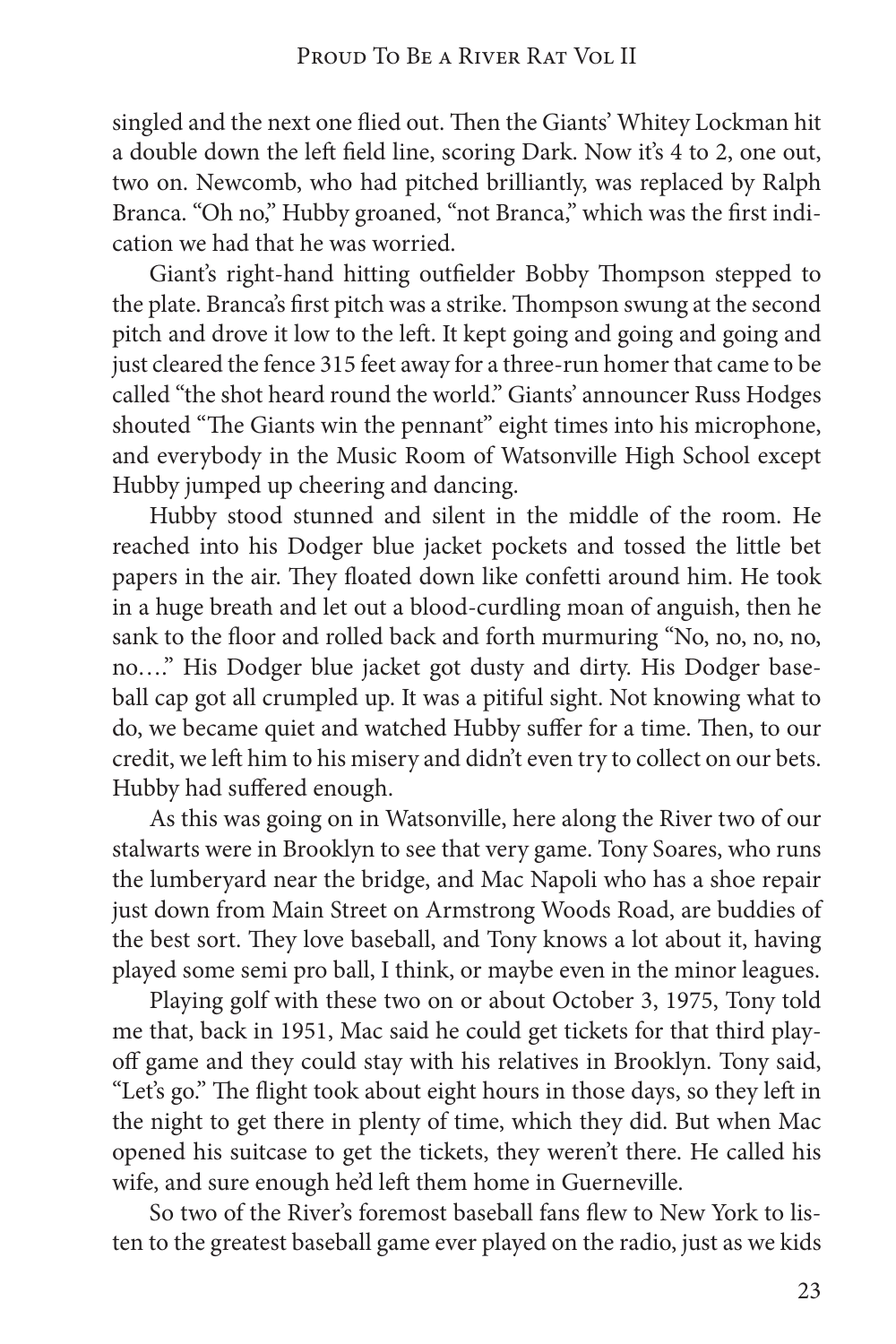were doing in Watsonville. You won't believe it, but there was no TV in those days.

Tony told me that within an hour after the game there was a fellow at the door selling black edged condolence cards for the people of Brooklyn to send to one another. He said he shut the door in the fellow's face.

## **An Orgy of Books Summer 1986**

I built myself a little room under the house, my own place away from everybody else's place, eight by fourteen by six feet high. That's right, six feet high so it would be easy to heat, and besides, I spent almost all my t everybody else's place, eight by fourteen by six feet high. That's right, six feet high so it would be easy to heat, and besides, I spent almost all my time in that room sitting down.

I put two filing cabinets there, two desks, both messy, my typewriter, and my very own chair that only I was supposed to sit in. It was my favorite room in the world, mainly because it was all mine.

But then we had the Flood of '86, still the granddaddy of all our floods. At its high point, over six feet of muddy water rose up into my office at the church. I threw away everything the water touched—my Master's thesis, for instance, on which I'd done a lot of work some years ago. Still and all, most of my stuff was stashed on shelves higher than the water got to.

But then, as always after a flood, there was an incipient dampness to everything in that office, the post deluge dampness that seeps out of floors and walls long after the flood waters have receded. I took my surviving books home and set them by the heater outlets. When summer came, I put all those books on newly built shelves in my room under the house. They looked nice there, stately and wise.

But every time I went into my little downstairs room and sat down to read and think and try to come up with a sermon that wouldn't be growled at, I got bad sniffles. I got terrible headaches. I got yellow phlegm. The doctor said, "It's mold, and you're allergic to it. Move that study of yours upstairs to the sunny side of the house and dry out those books."

So I put a desk in one of the rooms the kids left empty when they went off into the world, and I went through my books one by one. Sure enough, some were stuck together and had to be pried apart. Some of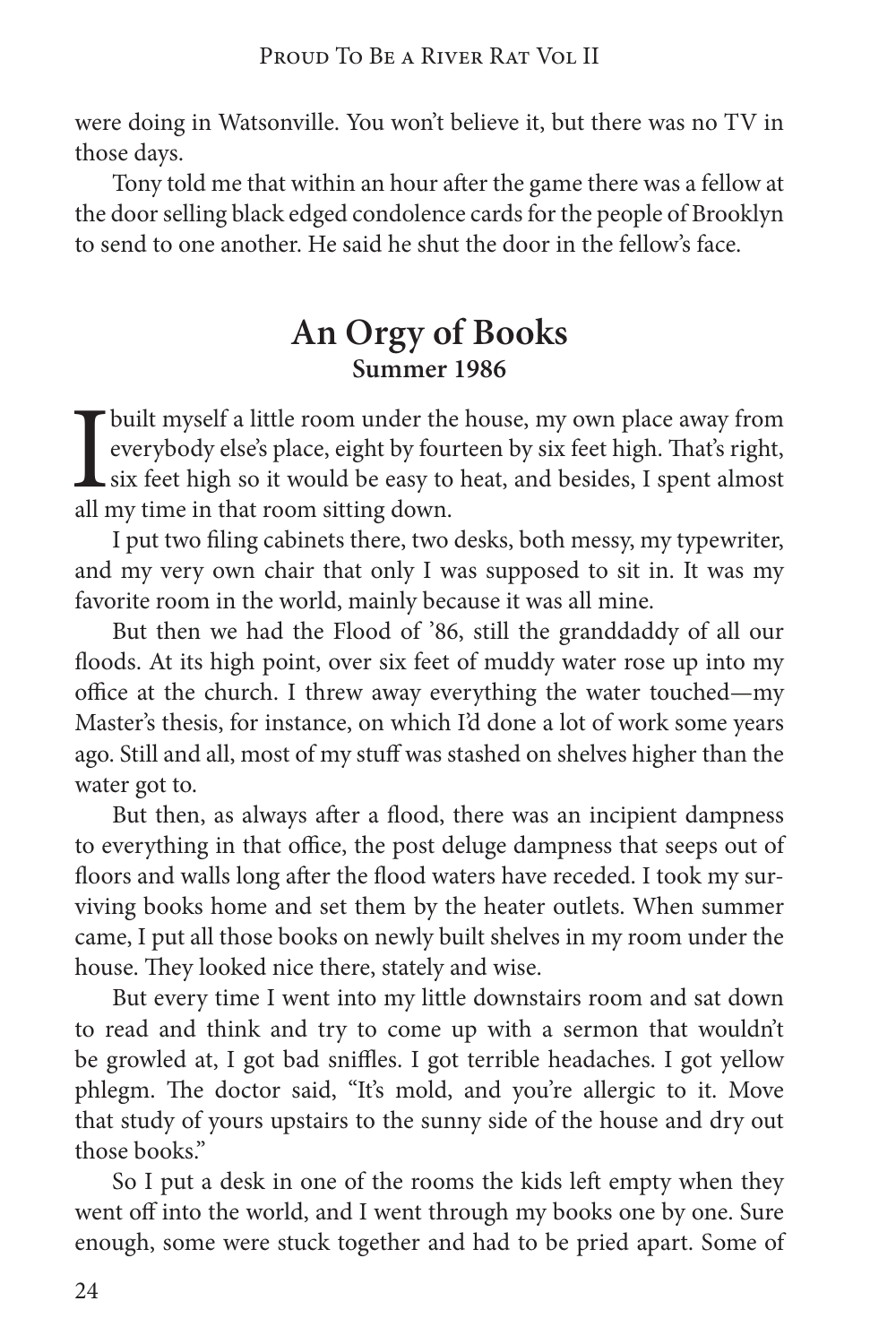the dust jackets were pasted to the covers by God knows what kind of organic glue. Several had ugly splotches of various colors on them. And they stank.

When I inquired, I was told by our local librarian to stand my books on end in the sun. So that's what I did.

Now about a thousand books stand on end in the open air on our ample deck. The wind fluffs their pages. The sun beats into their bindings. Day by day their odor improves.

At first the wind kept knocking the books over, and I had to spend hours each day setting them upright again. Then I learned that I could create some stability among my books by putting one inside another, sort of like those sculptures of the big fish eating the littler fish that is eating the still littler fish and so on. I made long lines of books this way. I made curving designs of books holding on to books all over the deck, and my books seemed to be quite happy.

I stood back and admired my work. Why right there in front of me my books were embracing each other! The Bhagavad-Gita was caressing the Koran. The Talmud, the Upanishads, and the Gospels were cuddling together. A thin volume of Buddhist meditations clasped a thick Anglican Book of Common Prayer. Calvin's Institutes were in a compromising position with St. Thomas Aquinas' Summa Theologica. Eastern and western mythologies rested in each other's arms.

The same was true of books by theologians and philosophers who in truth had no use for each other. The words of gods and humans were all tangled up in front of me, and they seemed to be having a good time. The religions, literatures, and philosophies of the world were getting it together right there on my spacious porch. All those ideas and images, all those stories, poems, and plays, all that history and philosophy, seemed more or less compatible, more or less at peace with each other.

Some of the authors of those books had condemned some of the other authors straight to hell. Some of the readers of one of those books or another have risen up in war against some of the readers of other of those books. Great passions have given rise to some of those books, and the soothing of the passions has resulted from others of them. People have been put to horrible deaths for writing, reading, or even knowing about some of the books I'm trying to rescue. Some of them are still banned in many public schools and libraries of this land.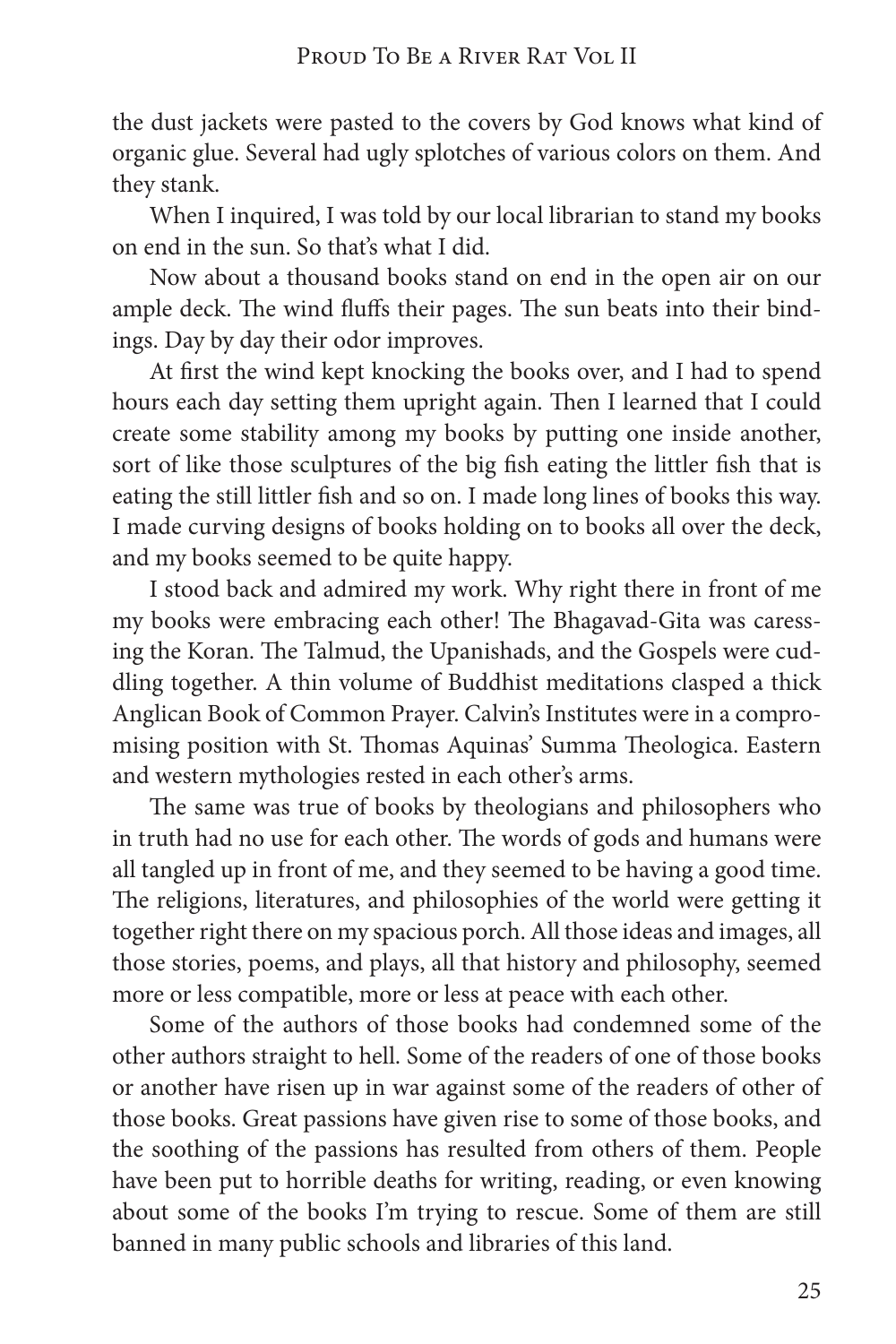This looping line of books that meanders across my porch represents the twists and turns of human knowledge, controversy, and compassion that gave rise to them. It's something to contemplate, that's for sure.

The books themselves seem not to be aware of their influence or importance. They just sit there in the sun drying, enjoying themselves, and waiting for the next reader to come along.

### **Goodbye, Anita 1993**

nita Styles was one of those persons you just assume will go on<br>and on. If you stopped to figure it out, you realized this small,<br>red headed dynamo was in her mid-eighties, but it sure didn't<br>seem like it. I don't think I and on. If you stopped to figure it out, you realized this small, red headed dynamo was in her mid-eighties, but it sure didn't seem like it. I don't think I ever heard her say anything like, "I'm doing pretty well for my age." From all one could tell, her age was nothing to her. She was always on the go, and her enthusiasms stayed strong and vital to the end. Her enthusiasms were her music and her family and friends.

Yes, Anita died last week. There was hardly a hint that anything was wrong. Apparently she just went to sleep one night and didn't wake up the next morning. In a way, I'm glad for her, for Anita would not be one to linger.

Our family got to know Anita when she was teaching music at Guerneville School. This was her second or third profession. Toward the time most people are thinking about retirement, Anita went back to college and got her teaching credential, and Guerneville School Superintendent Sam Pullaro hired her and told her he wanted a marching band and a spring musical.

It took some doing, but Anita produced both. She taught the whole gamut: a beginners section, intermediates, and advanced band. At the start of each school year, Anita's beginners sounded like a number of poorly tuned chain saws trying to cut down a tree too big for them. By the end of the year, there was music.

The Guerneville Gator Band in their blue and white uniforms marched in many Stumptown Daze Parades with Anita Styles waving her baton and marching alongside them. Our daughter Carolyn was a clarinet player in several of these bands, and we have some great home